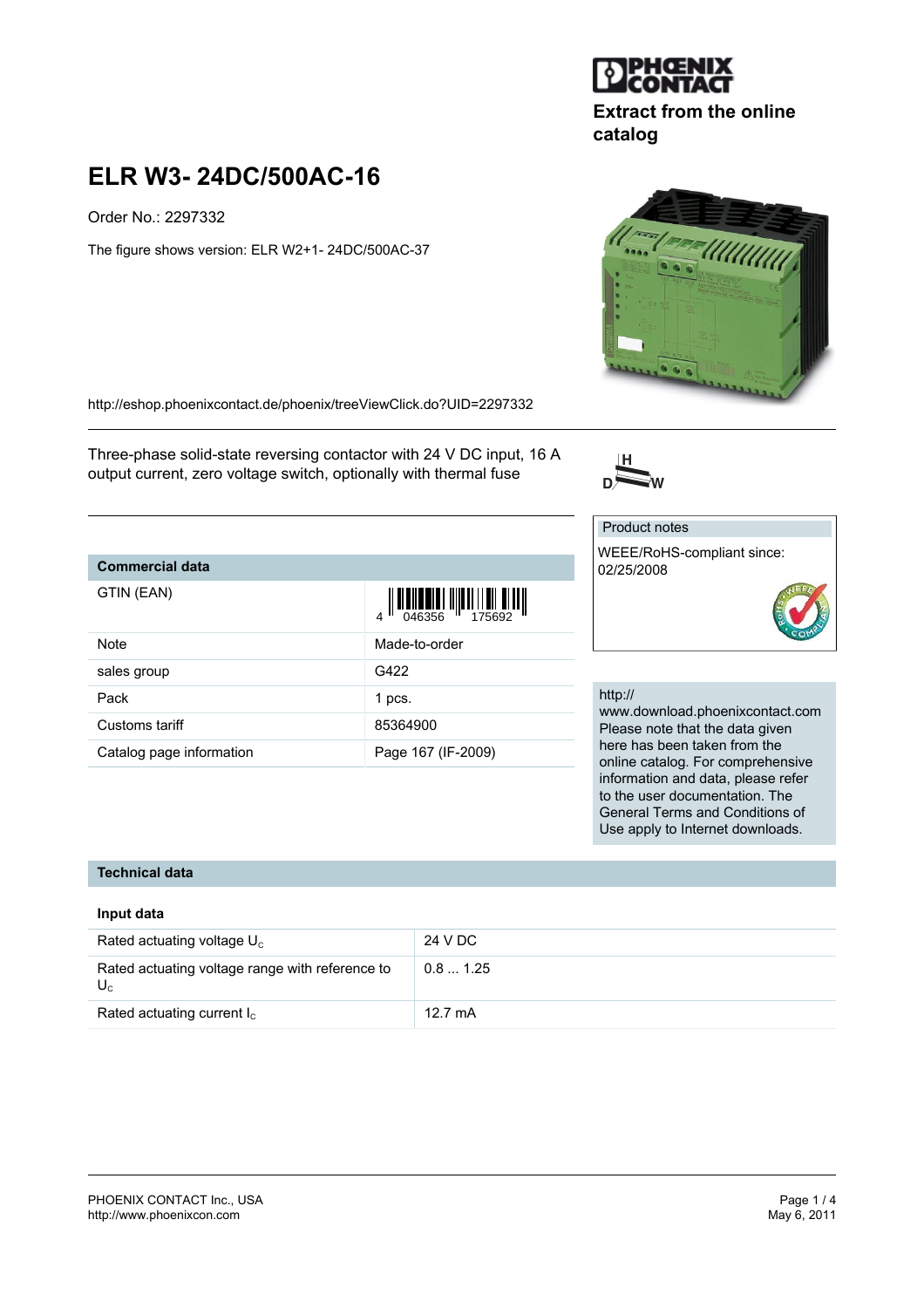# ELR W3- 24DC/500AC-16 Order No.: 2297332 <http://eshop.phoenixcontact.de/phoenix/treeViewClick.do?UID=2297332>

| Switching threshold "0" signal, voltage | 9.6V                                                  |
|-----------------------------------------|-------------------------------------------------------|
| Switching threshold "1" signal voltage  | 19.2V                                                 |
| Protective circuit                      | Protection against polarity reversal Suppressor diode |
|                                         | Surge protection                                      |
| Status display                          | Yellow LED                                            |
| Indication                              | Red LED                                               |

## **Output data, load relay**

| Output name                   | AC output                      |
|-------------------------------|--------------------------------|
| Nominal output voltage        | 500 V AC                       |
| Nominal output voltage range  | 48 V AC  575 V AC              |
| Periodic peak reverse voltage | 1200 V                         |
| Load current                  | max. 16 A (see derating curve) |
| Leakage current               | 6 mA                           |
| Residual voltage              | < 1.5 V                        |
| Surge current                 | 300 A ( $t = 10$ ms)           |
| Max. load value               | 580 $A^2$ s                    |
| Type of protection            | <b>RCV</b> circuit             |
| Surge voltage protection      | > 575 V AC                     |

#### **General data**

| Width                                   | 147.5 mm                              |  |
|-----------------------------------------|---------------------------------------|--|
| Height                                  | 99 mm                                 |  |
| Depth                                   | 114.5 mm                              |  |
| Test voltage input/output               | $5 \text{ kV}_{\text{rms}}$           |  |
| Ambient temperature (operation)         | $-25 °C  70 °C$                       |  |
| Ambient temperature (storage/transport) | $-25 °C  70 °C$                       |  |
| Mounting position                       | Vertical (horizontal DIN rail)        |  |
| Assembly instructions                   | Can be aligned with spacing $=$ 40 mm |  |
| Operating mode                          | 100% operating factor                 |  |
| Degree of protection                    | <b>IP20</b>                           |  |
| Name                                    | Standards/regulations                 |  |
| Standards/regulations                   | <b>DIN EN 50178</b>                   |  |
|                                         | EN 60947                              |  |
| Name                                    | Power station requirements            |  |
| Standards/regulations                   | DWR 1300 / ZXX01/DD/7080.8d           |  |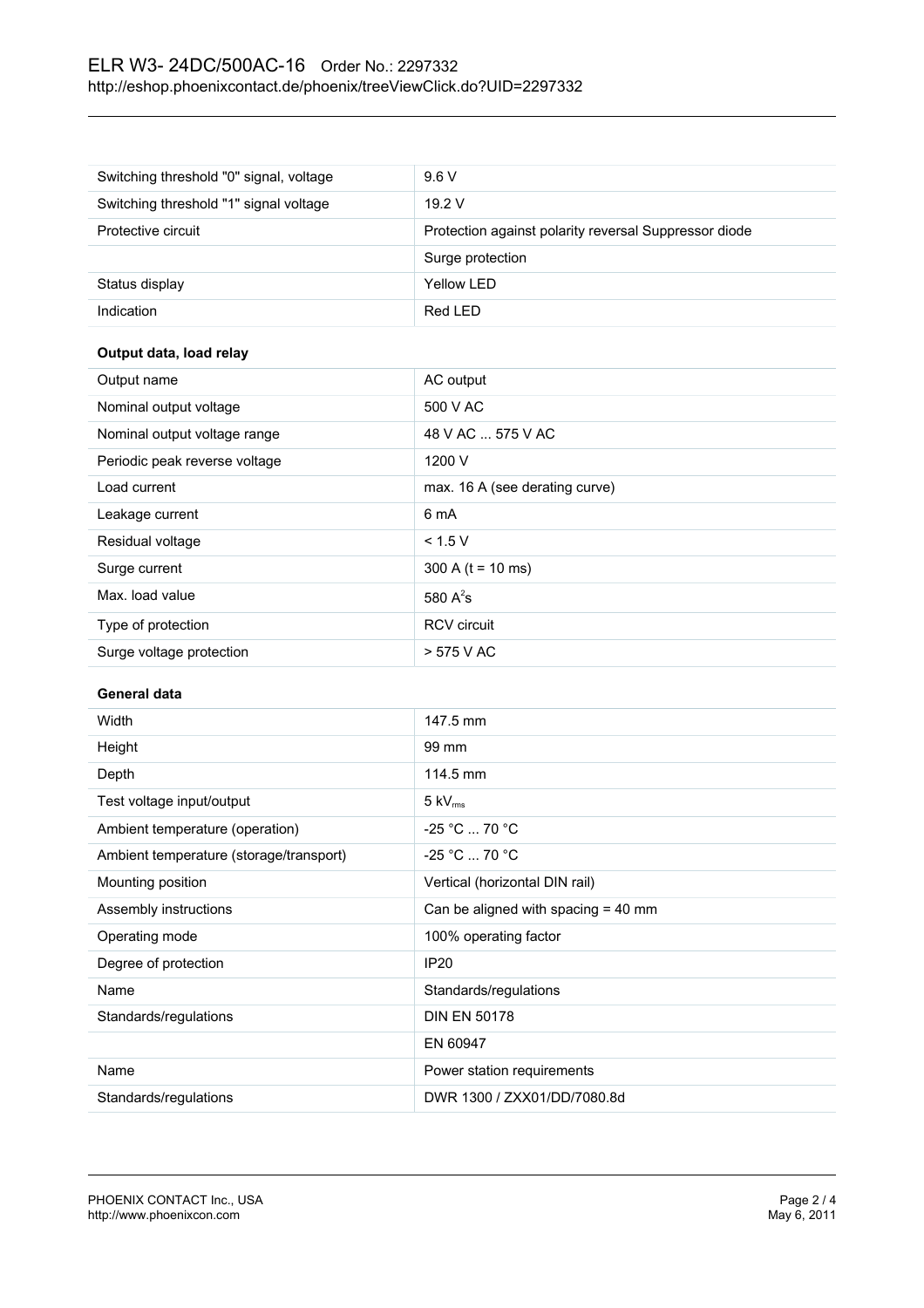| Name                             | Air and creepage distances between the power circuits |
|----------------------------------|-------------------------------------------------------|
| Standards/regulations            | <b>DIN EN 50178</b>                                   |
| Rated surge voltage / insulation | 6 kV / Basic isolation                                |
| Rated insulation voltage         | 500 V                                                 |
| Pollution degree                 | 2                                                     |
| Surge voltage category           | Ш                                                     |
|                                  |                                                       |

### **Certificates / Approvals**



| Certification               | <b>CUL Listed, UL Listed</b> |
|-----------------------------|------------------------------|
| Certifications applied for: | GL.                          |

## **Diagrams/Drawings**

Block diagram



#### Diagram